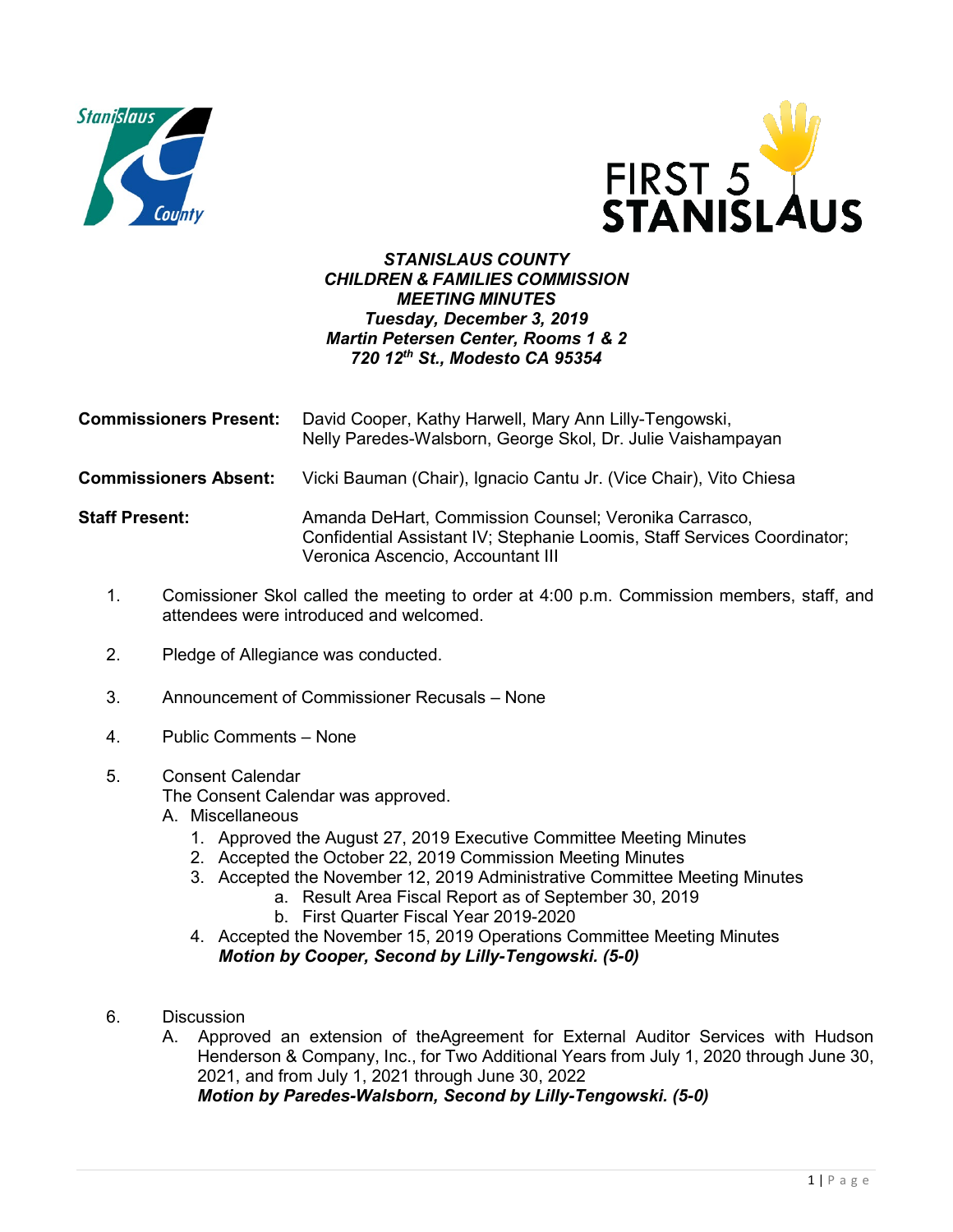## 7. Public Hearing

A. Approved the Adoption of the Policies and Procedures Manual as amended. Stephanie Loomis presented the Commission with proposed changes to the Policy and Procedure Manual and explained that most of these changes would enhance readability, consistency, grammar, and or punctuation, without changing the meaning of the section. Loomis called out the pages containing the proposed edits.

Loomis also presented the Commission with the recommendation to amend "Section 200 - Intended Use of Funds" to clarify language in order to more closely align with the State Health and Safety Code and the 2019-2024 Strategic Plan. Staff also recommended "Section 201 - Priority in the Use of Childcare Funds" be removed from the Policy and Procedure Manual as it corresponded to previously discontinued funding practices. Changes to "Section 205 - Purchasing and Procurement" were proposed as well in order to clarify language and update the dates for the County Policy and Procedures document. Changes to simplify policy and procedure while maintaining accountability and alignment with County procedures were also proposed for "Section 401 – Encumbrances". Lastly, staff recommended changes to "Section 404 – Purchasing Cards" to reflect current practices while maintaining accountability and alignment with County procedures.

The Public Hearing to Consider Adoption of the Policies and Procedures Manual was opened at 4:07 p.m. by Commissioner Skol. There were no public comments. Commissioner Lilly-Tengowski mentioned that David Jones had previously covered all proposed changes during Committee meetings and she had no further questions. The Public Hearing was closed at 4:08 p.m.

## **Member Harwell arrived at 4:08 p.m.**

## **Motion by Cooper, Second by Paredes-Walsborn.** *(5-0)*

B. Accepted the the First 5 Stanislaus Strategic Plan 2019-2024 Update Report. First 5 Staff did not recommend any changes. Staff took the opportunity to present the Commission's Strategic Plan priorities.

Stephanie Loomis shared that there are 42 activities associated with the strategies found in the Strategic Plan. As of right now, nearly 75% of activities have been initiated or are in exploration. As a part of the Strategic Plan, the Commission has allocated \$25,000 in the current year budget to support collaborative grants. Loomis pointed out that the Commission has not been approached to support any collaborative grants as of yet. First 5 led a community based effort to create a plan for collaborative outreach for the upcoming 2020 Census. Staff submitted a 2020 Census plan to the First 5 Association for funding consideration in an attempt to support community endeavours.

First 5 is in the exploration stages for IMPACT 2020 fund procurement, parenting communication channels, options for partnering with United Way 211, a texting program through County IT, the Spanish language Early Childhood Education (ECE) pilot project with the Stanislaus County Office of Education (SCOE), and a State of Children 0-5 report.

Discussions in regards to the parenting scope of work for 2020-2021 are underway with funded Family Resource Centers (FRCs). Additional parenting content is being created for the First 5 website and a Family Events Calendar has been added as well. The possibility of bringing a family strengthening leadership cohort facilitated by a non-profit is being